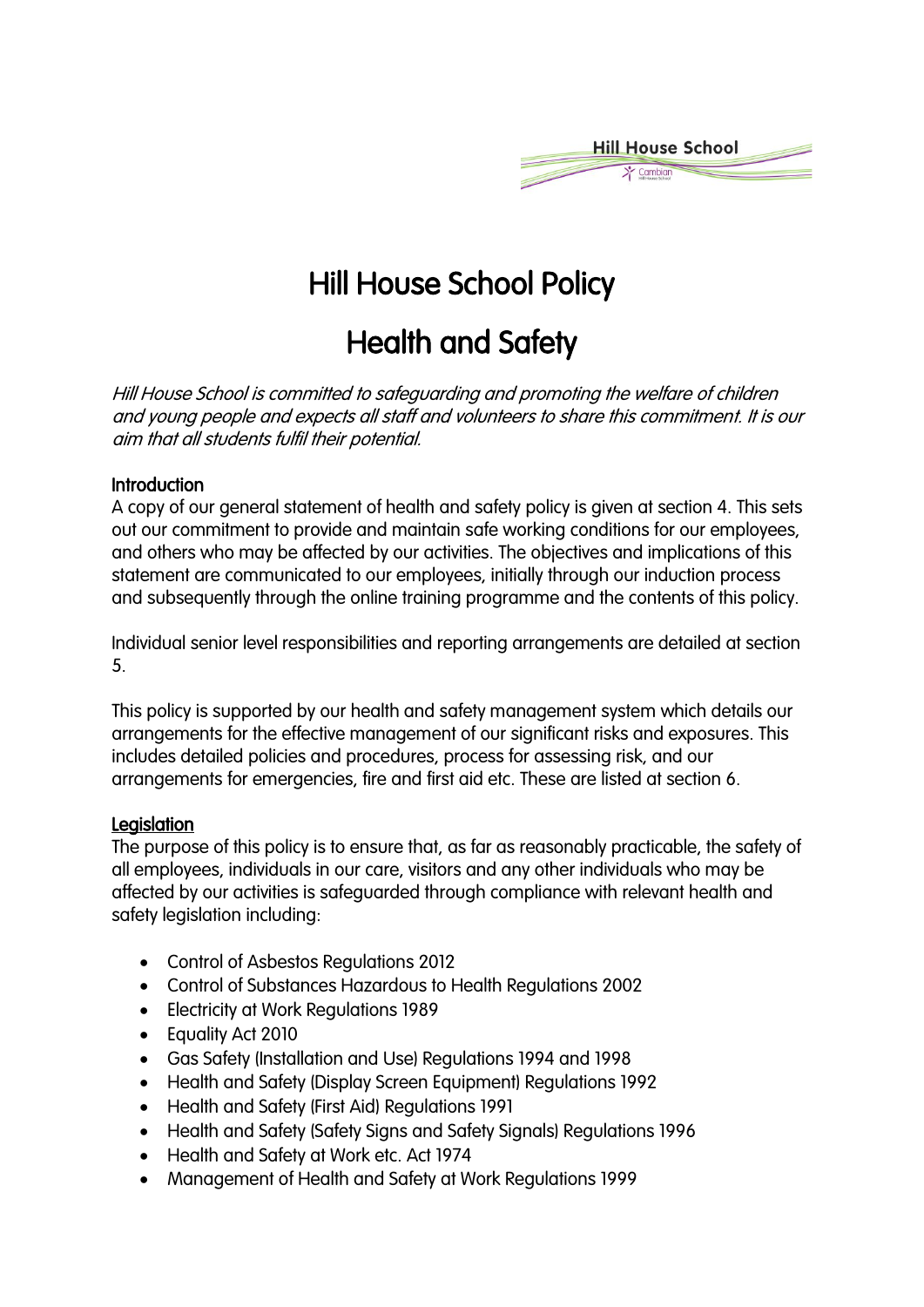- Manual Handling Operations Regulations 1992
- Personal Protective Equipment at Work Regulations 1992
- Regulatory Reform (Fire Safety) Order 2005
- Reporting of Injuries, Diseases and Dangerous Occurrences Regulations 2013,
- Work at Height Regulations 2005
- Workplace (Health, Safety and Welfare) Regulations 1992

### General Statement of Cambian Group Health and Safety Policy

It is our policy to ensure, so far as is reasonably practicable, the safety of all employees and any other persons who may be directly affected by the activities of the Company.

So far as is reasonably practicable, Cambian Group and Hill House will also:

- Aim to achieve compliance with legal requirements through good occupational health and safety performance.
- Provide adequate resources to implement this policy.
- Establish and maintain a safe and healthy working environment.
- Ensure that significant risks arising from work activities under our control are eliminated or adequately controlled.
- Develop and implement appropriate occupational health and safety procedures, and safe working practices.
- Include the management of health and safety as a specific responsibility of registered managers/heads/principals at all levels.
- Ensure this policy is understood and implemented throughout the organisation.
- Involve employees in health and safety decisions through consultation and cooperation.
- Maintain workplaces under our control in a condition that is safe and without risk to health.
- Regularly review compliance with the policy and the management system that support it.

#### Responsibilities and Reporting Structure

To meet the objectives of our health and safety policy we have clearly defined senior level responsibilities for the management of health and safety. These are summarised in the following organogram.

This hierarchy does not necessarily represent the organisation for other business activities.

The Chief Operating Officer has ultimate responsibility for the formulation and implementation of the company's health and safety policy, and in particular for:

- Ensuring that the necessary arrangements are in place for managing health and safety effectively, and that senior managers are accountable for health and safety.
- Considering health and safety during the planning and implementation of business strategy.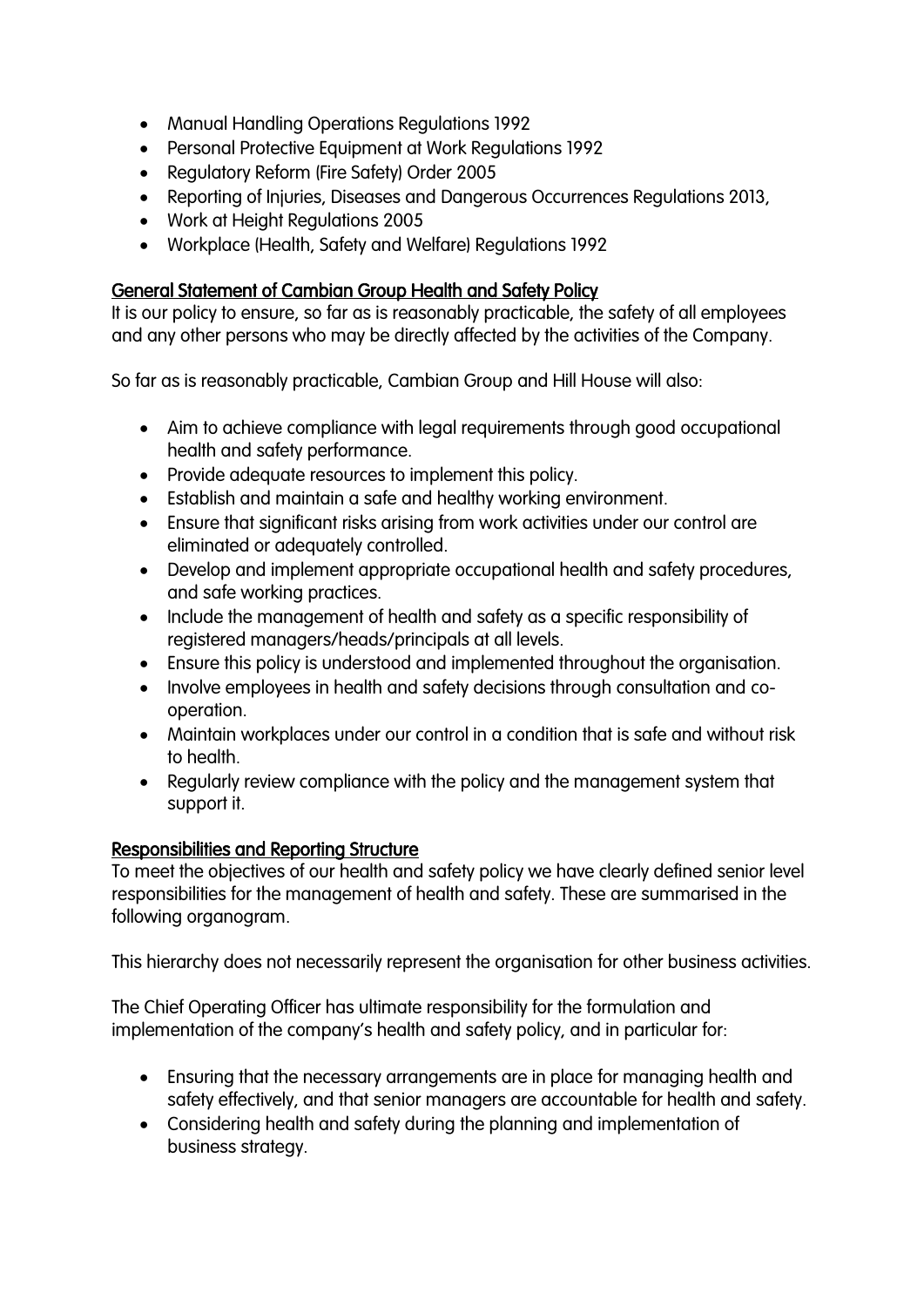- Ensuring there are sufficient resources for meeting the objectives of the health and safety policy.
- Including health and safety on the agenda of Board meetings and senior executive meetings.
- Ensuring arrangements are in place to monitor and review health and safety performance across the company, including accidents and incidents; and ensuring that the necessary amendments are made to relevant policies, procedures and processes.
- Periodically reviewing the objectives of the health and safety policy.

Specific overall responsibility for the management of our health and safety programme on a day to day basis has been assigned to the CareTech Group Compliance and Regulation Director supported as appropriate by the Chief Operating Officer, Director of Facilities Maintenance and Group Clinical Lead. This includes:

- Ensuring that the objectives of health and safety policy are implemented.
- Ensuring that health and safety is considered prior to the implementation of new processes.
- Ensuring that suitable policies and procedures are provided and implemented to meet the objectives of the health and safety policy.
- Ensuring that there is a training policy in place so that employees are competent for their respective roles and their health and safety responsibilities.
- Ensuring that arrangements are in place for the elimination or control of risks in relation to health and safety.
- Ensuring suitable emergency arrangements are in place in relation to fire, accidents and first aid.
- Ensuring suitable controls are in place for the effective management of contractors.
- Ensure that reports, recommendations and notices issued by enforcement authorities, external auditors, and other relevant parties are evaluated and actioned within allocated timescales.
- Ensuring that contractors are competent for the work they carry out and operate to an effective permit to work system where applicable.
- Monitoring performance in relation to health and safety and reporting to the Chief Operating Officer on progress against the objectives of the health and safety policy.
- Reviewing accidents and other incidents in relation to health and safety and reporting to the Chief Operating Officer on the outcome of these investigations.
- Ensuring that all the essential elements of the health and safety system are implemented, monitored and reviewed.

Day to day responsibility for the management of health and safety at individual locations is delegated to the Principal and Registered Manager. This includes:

• Ensuring risk assessments are completed and reviewed for all significant work activities and the results of these assessments are implemented and communicated to employees.